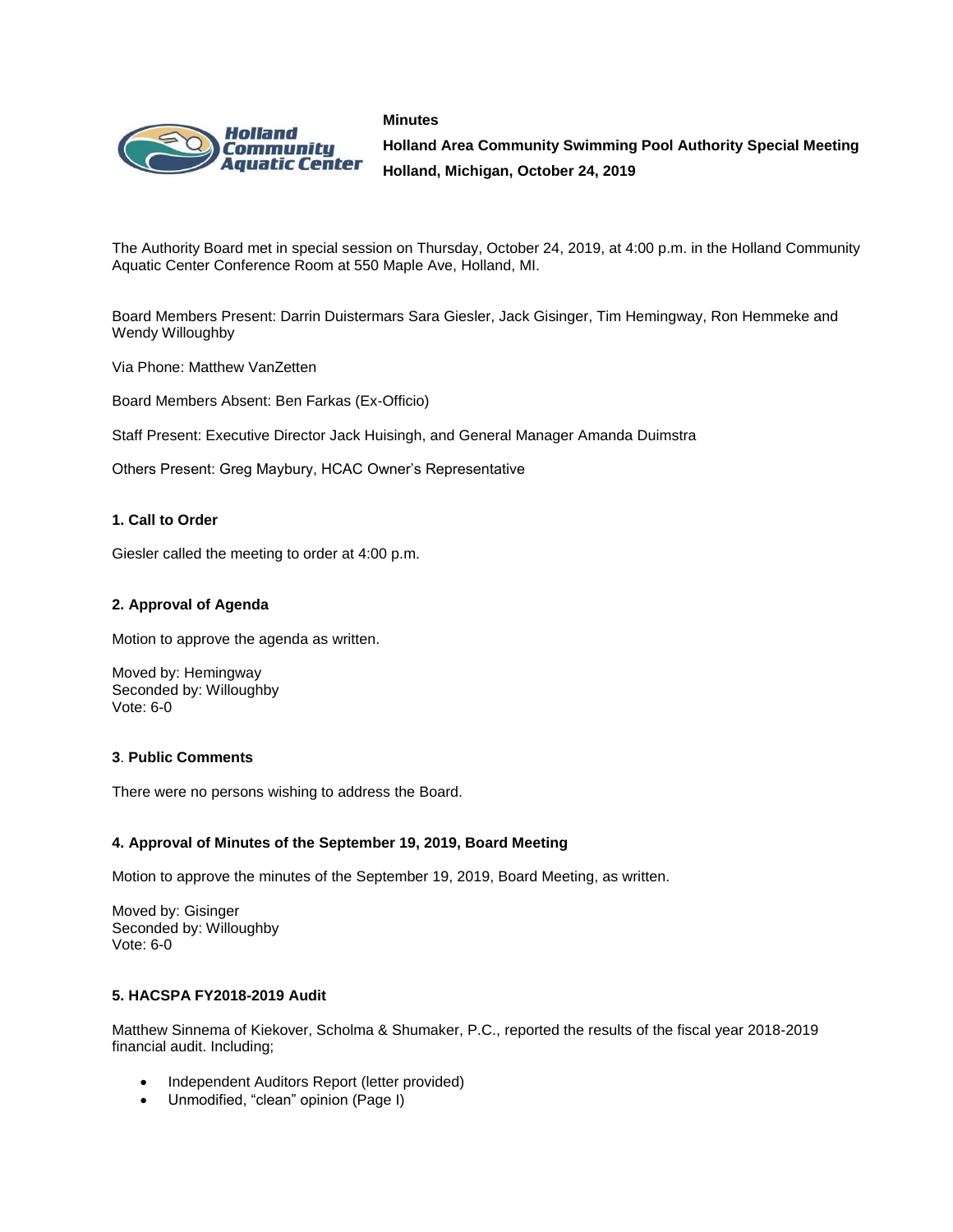- Financial Highlights (Page III)
- Balance Sheet Review (Page 3 & 4)
- Defined Benefit Pension Notes (Pages 16-19)

# **6. Strategic Plan Review**

Giesler encouraged the Board to participate in a collaborative document to provide their input before the next Board meeting on December 5, 2019.

## **7. Executive Director Update**

Huisingh provided an update to the Board including:

- $\bullet$   $7<sup>th</sup>$  annual clean audit.
- The Authority's current fund balance is approximately \$1 million.
- Operations are performing well in all areas community, instruction, and competitive.
- Discussions to achieve professional therapy and rehabilitation services are moving forward.

## **8. HCAC Foundation Report**

Huisingh reported that the HCAC Foundation Board is working on a policy for receiving gifts. He will share the policy with the HACSPA Board for consideration.

## **9. HACSPA Renovation and Expansion Status Update**

Peter Baldwin (AMDG), Hervey Lavoie (OLC), Mike Hofmann (AMDG), and Chad Nienhuis (Lakewood Construction), along with HCAC Owner's Rep, Greg Maybury, provided the Board with a report of design activities. The project is carrying a \$3.2 million contingency, and is currently at \$1.8 million over the \$26.3 million bond amount. The Board reviewed the Bond promises to the community and reviewed the base program including; expanded lobby, universal change rooms, and warm water leisure facilities. Nienhuis presented several alternatives, which may be added to the project as the budget allows.

Motion to approve the AMDG + OLC and Lakewood team to move forward with the "Concept C" design.

Hemmeke clarified that the motion only approves moving forward with the "Concept C" design, and does not approve any other recommended alternatives.

Moved by: Duistermars Seconded by: Willoughby Vote: 6-0

Note: VanZetten was no longer joining via phone at the time of this vote.

### **10. Other Business and Issues**

- Leanne Schaeffer of Boileau Communications provided a brief communications update along with key talking messaging goals.
- Mary Slafkosky provided a brief report on Kennari Consulting feasibility study activities.
- The next Board meeting scheduled for Nov. 21 at 4 p.m., was postponed to Dec. 5 at 5 p.m.

#### **10. Adjournment**

The Board was adjourned by Giesler at 5:50 p.m.